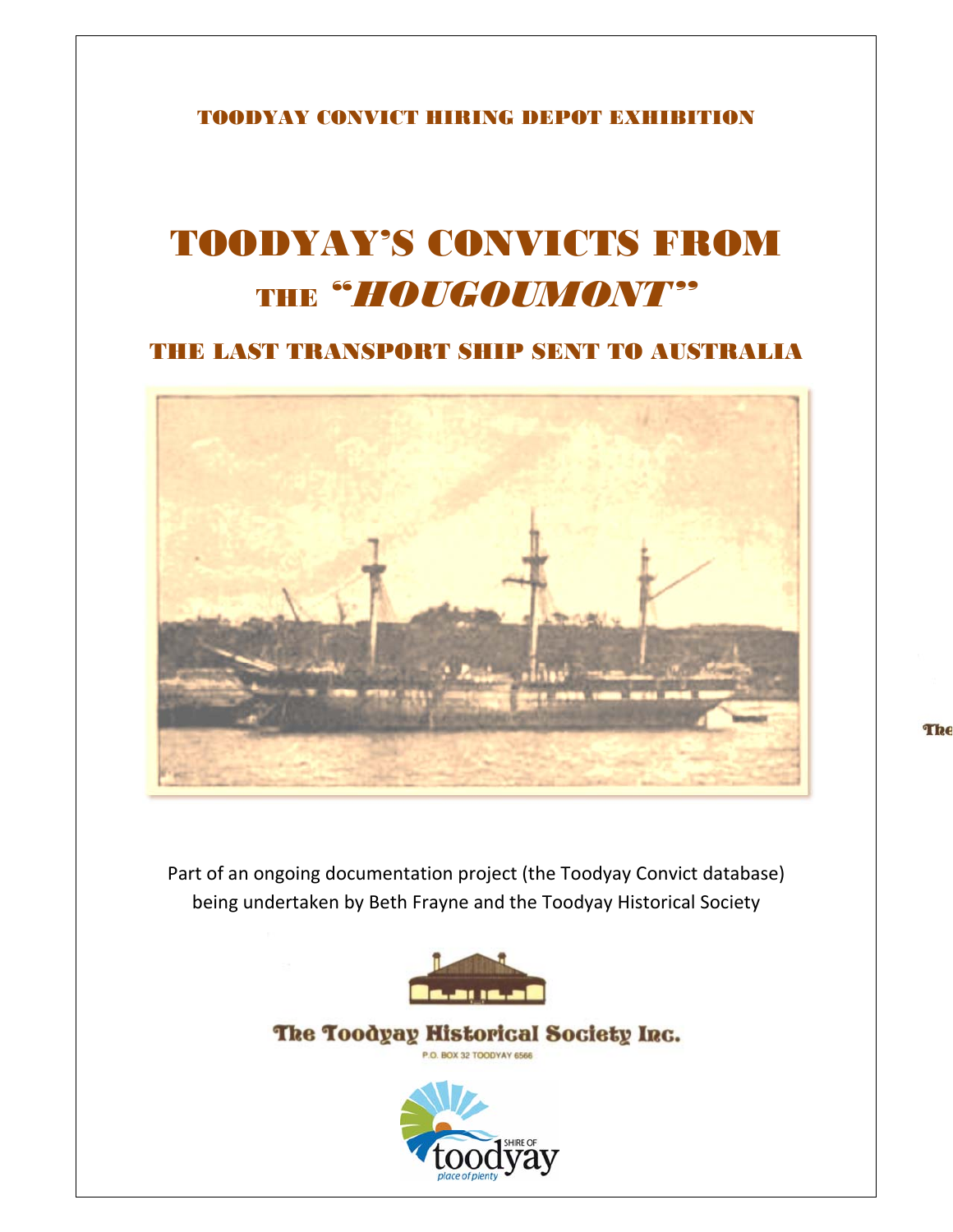## TOODYAY'S *"HOUGOUMONT"* CONVICTS

January 1868

The arrival of the *"Hougoumont"* in Fremantle, Western Australia marked the end of penal transportation to Australia.

Out of 279 convicts on board, we know of:‐

35 men who came to Toodyay,

32 of whom were sent to the Toodyay Convict Depot prior to receiving their Conditional Pardon

including

8 who were Irish political prisoners known as Fenians ‐ agitators for an independent Irish Republic.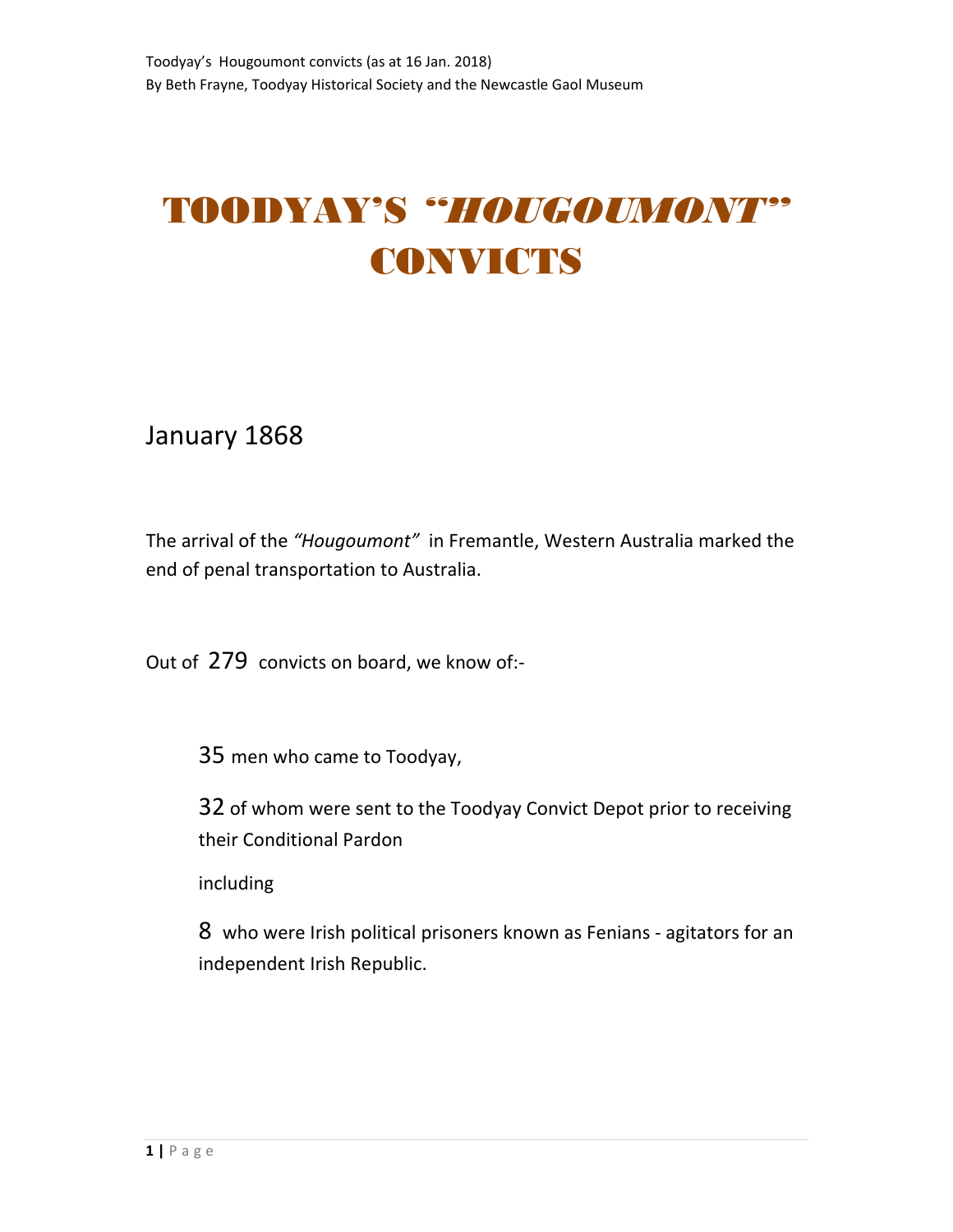## What were their crimes?

The latter years of transportation to Western Australia saw the worst offenders being sent to the Colony.

Here are the crimes and punishments recorded for the 35 men who came to Toodyay from the "*Hougoumont"*. Longer sentences were given according to the severity of the offence or if there had been previous convictions.

| Murder                                                                      | Life             | & | 15 years |   |                                 |
|-----------------------------------------------------------------------------|------------------|---|----------|---|---------------------------------|
| <b>Burglary</b>                                                             | $20$ years $(3)$ | & | 15 years | & | 10 years                        |
| Martial: Insubordination & desertion                                        | 14 years         |   |          |   |                                 |
| Martial: Mutinous conduct                                                   | 10 years         |   |          |   |                                 |
| General Court Martial: Not informing of a brewing meeting, mutinous conduct |                  |   |          |   | 7 years                         |
| Martial: Mutinous conduct                                                   | 5 years          |   |          |   |                                 |
| Martial: Treason                                                            | 5 years          |   |          |   |                                 |
|                                                                             |                  |   |          |   | <b>Military Court Sentences</b> |
| Grievous bodily harm                                                        | 20 years         | & | 15 years | & | 10 years $(2)$                  |
| Manslaughter                                                                | 15 years $(2)$   |   |          |   |                                 |
| Robbery                                                                     | 15 years         | & | 10 years |   |                                 |
| Theft                                                                       | 14 years         |   |          |   |                                 |
| Receiving stolen goods                                                      | 14 years         |   |          |   |                                 |
| Arson                                                                       | 10 years (2)     |   |          |   |                                 |
| Assault & Highway robbery                                                   | 10 years         |   |          |   |                                 |
| Larceny                                                                     | 10 years $(3)$   |   |          |   |                                 |
| House breaking                                                              | 10 years (2)     |   |          |   |                                 |
| Pickpocket                                                                  | 10 years         |   |          |   |                                 |
| Stealing coat                                                               | 10 years         |   |          |   |                                 |
| Rape                                                                        | 10 years         |   |          |   |                                 |
| Firing stacks                                                               | 8 years          |   |          |   |                                 |
| Forgery & Embezzlement                                                      | 8 years          |   |          |   |                                 |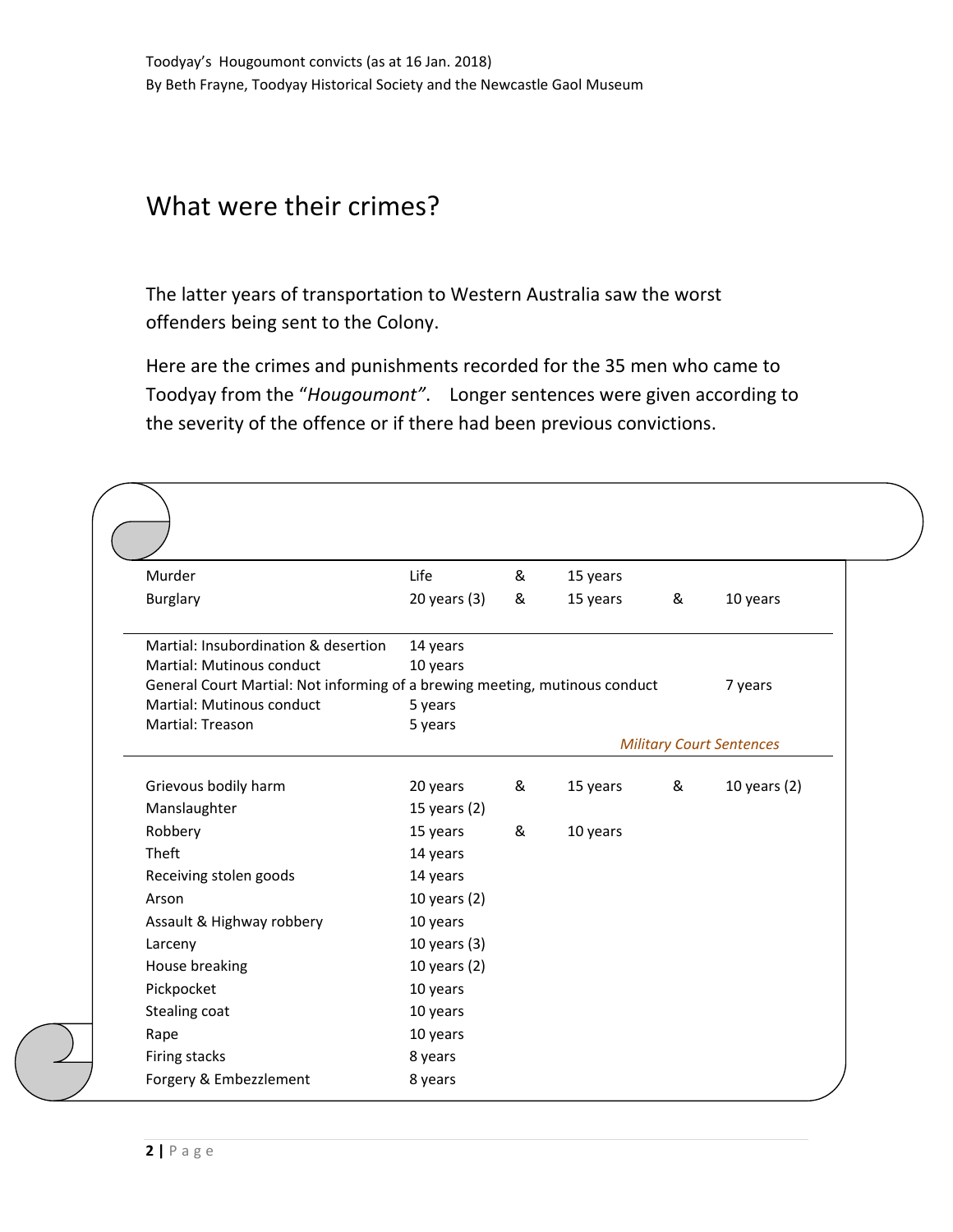| <b>Name</b><br>(in black: confirmed<br><b>Toodyay TOL)</b><br>(in blue: has an<br>association<br>withToodyay) | <b>Convict</b><br><b>Number</b> | <b>Arrival</b><br>Date | <b>TOL</b><br><b>Date</b> | <b>Biography</b>                                                                                                                                                                                                                                                                                                                                                                                                                                                                                                                                                                                                                                                                                                                                                                                           |
|---------------------------------------------------------------------------------------------------------------|---------------------------------|------------------------|---------------------------|------------------------------------------------------------------------------------------------------------------------------------------------------------------------------------------------------------------------------------------------------------------------------------------------------------------------------------------------------------------------------------------------------------------------------------------------------------------------------------------------------------------------------------------------------------------------------------------------------------------------------------------------------------------------------------------------------------------------------------------------------------------------------------------------------------|
| Allen, Henry (1830-1892)                                                                                      | 9646                            | 1868-<br>$01 - 09$     | 1871-<br>$06 - 23$        | CWA: Unm; lab; robbery 10 yrs; Toodyay, Vic Plains; gen<br>svt, farm lab. Trove: A Henry Allen (aged 60) died at the<br>Old Mens Home, Perth, on 1 December 1892. Ancestry:<br>General Register for Nos 9059 - 9598 cont., 9599 -<br>10128 (R15 - R16): P499: 9646 Allen, Henry;<br>Hougoumont. After TOL issued, he was sent to<br>Newcastle, where was based for two days in the<br>Newcastle Depot in late June 1871, then worked for<br>various employers in the Victoria Plains district 1871 to<br>1873. Received his Certificate of Freedom from RM<br>Newcastle 13 June 1876.                                                                                                                                                                                                                      |
| Austin, William (1841-)                                                                                       | 9653                            | 1868-<br>$01 - 09$     | 1872-<br>$11 - 23$        | CWA: Mar; carter; larceny 10 yrs; Perth, York,<br>Fremantle, Swan, Toodyay, Williams; bricklayer, gen svt,<br>lab, teamster, worked for self, road work, quarrying. To<br>USA 17-04-1886. Ancestry: General Register for Nos<br>9059 - 9598 cont., 9599 - 10128 (R15 - R16): P510 9653<br>Austin, William. Hougoumont. Went from Fremantle to<br>Toodyay in Dec. 1877, and did some fencing for S.P.<br>Phillips at Culham.                                                                                                                                                                                                                                                                                                                                                                                |
| Bell, William (1844-)                                                                                         | 9662                            | 1868-<br>$01 - 10$     | 1870-<br>04-09            | CWA: Unm; stonemason; griev bodily harm 15 yrs;<br>Fremantle, Champion Bay, Toodyay; mason, builder,<br>worked for self. To SA 21-08-1885. BDWA: Bell, William,<br>b. 1846, (expiree). Arr. 10. 1.1868 per Hougoumont,<br>dep. for S.A. 21.8.1 885. Employed a T/L labourer 1878<br>at Northam. Ancestry: General Register for Nos 9059 -<br>9598 cont., 9599 - 10128 (R15 - R16): P526 9662 Bell,<br>William. Hougoumont. Sent from Fremantle to Toodyay<br>on 26 April 1878; then worked for self, living Northam,<br>as boarding house keeper, then mason and bricklayer.                                                                                                                                                                                                                               |
| Betts, Thomas (1841-<br>1902)                                                                                 | 9665;<br>10277                  | 1868-<br>$01 - 10$     | 1871-<br>$12 - 17$        | CWA; Unm; currier; griev bodily harm 10yrs; Newcastle,<br>Swan, Toodyay; gen svt; lab; wellsinker. Reconvicted WA<br>03-07-1879 3 yrs: Mar; collier. BDWA: Betts, Thomas, b.<br>1843 (expiree), son of Thomas, arr. 10. 1.1868 per<br>Hougoumont. m. Emily Sarah CLARKE b. 8.5. 1854, dtr.<br>of George Brown & Sarah Ann (nee Cooper). Chd.<br>Martha Sarah b. 1878. Matilda, Alec, George, Thomas<br>George b. 1883 (Walebing C/E). Labourer. Wellsinker.<br>Victoria Plains. "Edibegibergi" Walebing 1884. Farmer.<br>Pro. BDM: Married Emily Sarah Clarke in 1877; listed<br>under Thomas Alexander Bates. Ancestry: General<br>Register for Nos 9059 - 9598 cont., 9599 - 10128 (R15 -<br>R16): P532: 9665 Betts, Thomas. Hougoumont. Was<br>employed in the Toodyay district in 1872, and also later |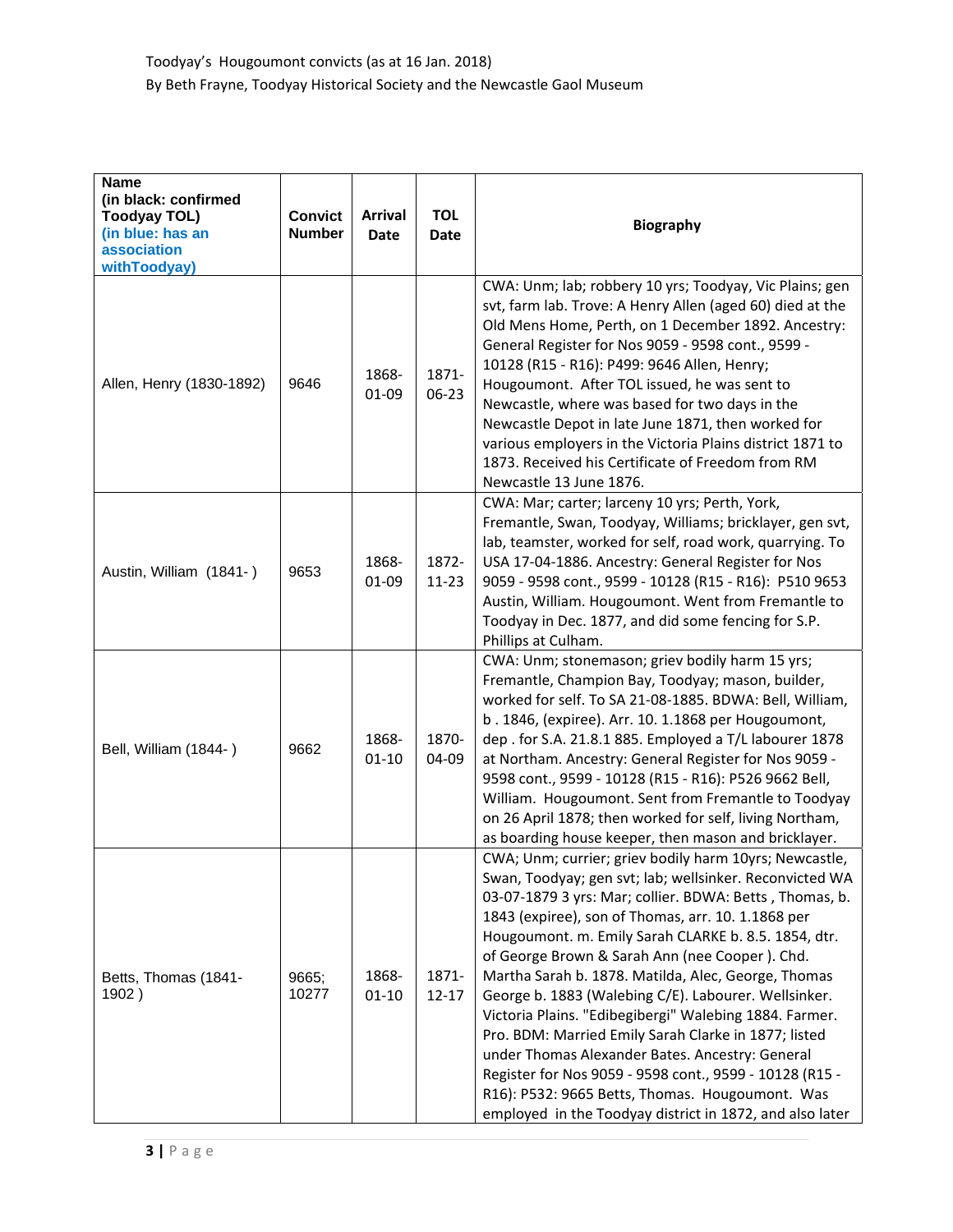|                                                          |      |                    |                    | went on Conditional Release in 1875 and 1876, before<br>CF given by RM Newcastle.                                                                                                                                                                                                                                                                                                                                                                                                                                                                      |
|----------------------------------------------------------|------|--------------------|--------------------|--------------------------------------------------------------------------------------------------------------------------------------------------------------------------------------------------------------------------------------------------------------------------------------------------------------------------------------------------------------------------------------------------------------------------------------------------------------------------------------------------------------------------------------------------------|
| Blow, Alfred (1846-)                                     | 9669 | 1868-<br>$01 - 10$ | 1873-<br>$11 - 26$ | CWA: Mar; 1 chd; manslaughter 15 yrs; York, Toodyay,<br>Swan; gen svt, lab, worked for self as lab. Ancestry:<br>General Register for Nos 9059 - 9598 cont., 9599 -<br>10128 (R15 - R16): P538: 9669 Blow, Alfred.<br>Hougoumont. Was employed (various employers) in the<br>Toodyay district Dec. 1873 to 1876.                                                                                                                                                                                                                                       |
| Byrne, Patrick (1808-1882<br>or 1901)                    | 9677 | 1868-<br>$01 - 10$ | 1870-<br>$11 - 17$ | CWA: Mar; 6 chn; carpenter; griev bodily harm 10 yrs;<br>Newcastle, Perth, Fremantle, Victoria Plains, York, Swan,<br>Toodyay; carpenter, lab, gen svt. Ancestry: General<br>Register for Nos 9059 - 9598 cont., 9599 - 10128 (R15 -<br>R16): P552: 9677 Byrne, Patrick: Was in Newcastle in<br>1873; up before RM Toodyay in 1874 and 1875; worked<br>for Toodyay, Victoria Plains and Newcastle employers<br>(Clinch, Lefroy, Richardson) in 1875 and 1876.                                                                                          |
| Callaghan, George (1826-<br>1884)                        | 9679 | 1868-<br>$01 - 10$ | 1874-<br>$01 - 05$ | CWA: Unm; tailor; robbery 15 yrs; Perth, Toodyay, York,<br>Swan, Fremantle; lab, fencing; gen svt; splitter,<br>haymaker, reaping, grubbing, quarrier. Ancestry: WA<br>Convict records: P556: 9679 Callaghan, George.<br>Hougoumont. Was working in a [Road] Party in 1869<br>when he came into Toodyay without leave. Sent to<br>Newcastle as TOL on 23 April 1874, to work for Dan<br>Connor. Based at Toodyay Depot, he worked for various<br>employers in 1874. Also in Toodyay in 1879.                                                           |
| Campbell, James (alias<br>Michael Berry) (1824-<br>1884) | 9681 | 1868-<br>$01 - 10$ | 1873-<br>$04 - 27$ | CWA: Mar; flax dresser; h/breaking 10 yrs; Fremantle,<br>Perth, York, Swan, Victoria Plains, etc etc, Toodyay; gen<br>svt; teamster, lab, splitter, cook, clearing, fencing,<br>woodcutter. Ancestry: WA Convict records: P561: 9681<br>Campbell, James (alias Michael Berry). Hougoumont.<br>Working out of Toodyay 1876, 1878, and 1881.                                                                                                                                                                                                             |
| Carter, John (1839-)                                     | 9683 | 1868-<br>$01 - 10$ | 1879-<br>$05 - 01$ | CWA: Unm; painter; burglary 15 yrs; Perth, Toodyay,<br>Victoria Plains; lab worked for self 1879-1880, gen svt.<br>Ancestry: WA Convict records: 9683 Carter, John.<br>Hougoumont. Working out of Toodyay 1879, 1880,<br>1882, 1883.                                                                                                                                                                                                                                                                                                                   |
| Cave, Robert (1826-1891)                                 | 9687 | 1868-<br>$01 - 10$ | 1877-<br>$11 - 23$ | CWA: Mar; 2 chn; arson 10 yrs; bootmaker; Perth,<br>Fremantle, Toodyay, Swan, bootmaker worked for self<br>1875-1876. BDWA: Cave, Robert, b. 1828, d. 11.10.1891<br>(Geraldton C/E), arr. 10.1.1868 per Hougoumont, wife<br>& 2 chd. in U.K. Employed a T/L man at Toodyay 1870.<br>?Perth. bootmaker (1884-5 Alm). Ancestry: WA<br>Convict records: General Register for Nos 9059 - 9598<br>cont., 9599 - 10128 (R15 - R16): P572: 9687 Cave,<br>Robert. Hougoumont. Working at Toodyay 6 months<br>Jan-June 1873, for a J.G. Woods [prob J.T. Wood]. |
| Connolly, John (1842-<br>1899)                           | 9694 | 1868-<br>$01 - 10$ | 1873-<br>$05 - 25$ | CWA: Unm; assault & highway robbery 10 yrs; Perth,<br>Fremantle, York, Sussex, Wellington, Swan, Toodyay,<br>Champion Bay; polisher, lab, sawyer, wood cutter,                                                                                                                                                                                                                                                                                                                                                                                         |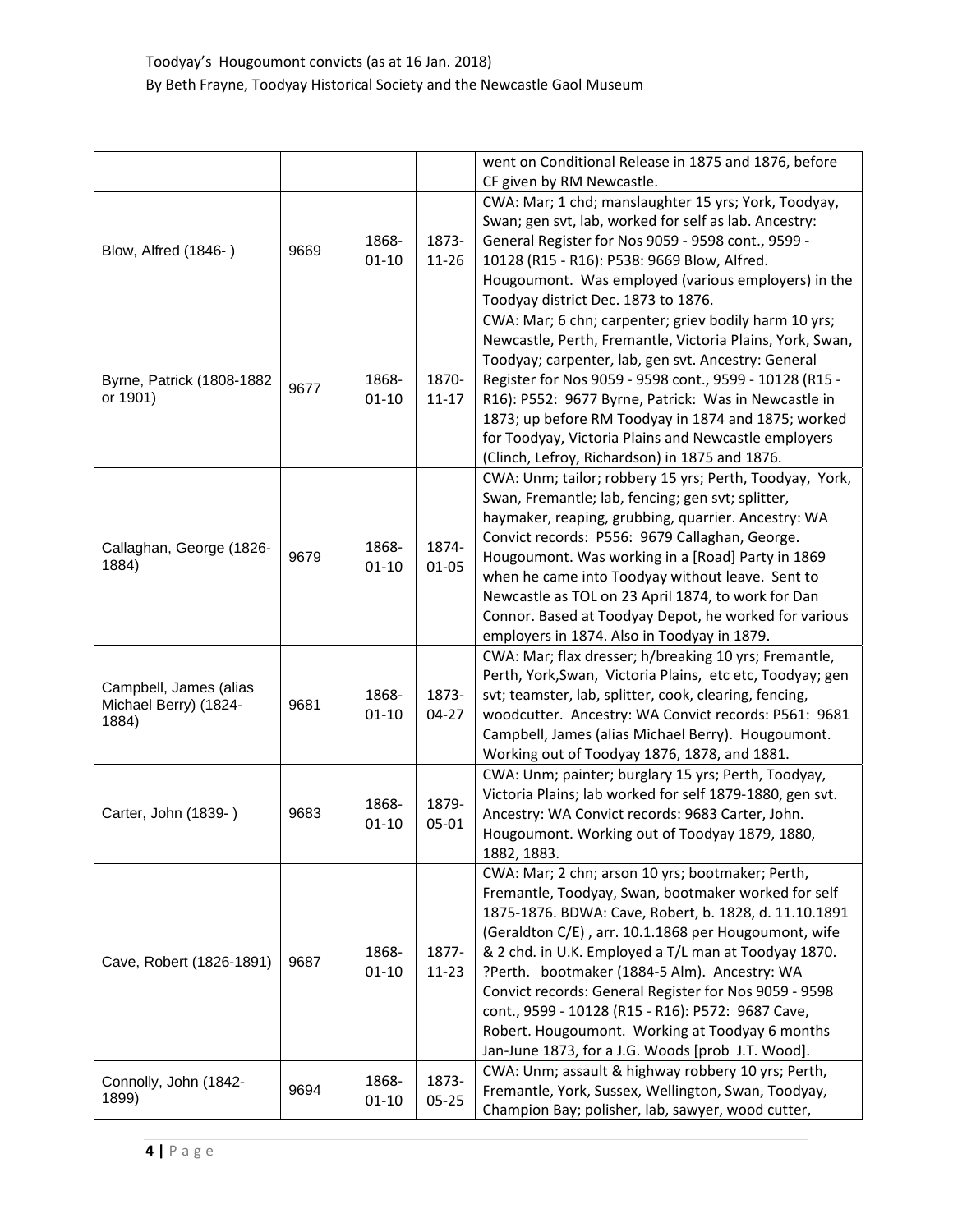|                          |      |                    |                                                   | clearing, teamster, well sinker, road maker. Ancestry:<br>General Register for Nos 9059 - 9598 cont., 9599 -<br>10128 (R15 - R16): P584: 9694 Connolly, John.<br>Hougoumont. Working out of Toodyay a few months in<br>1877, well sinking for W. Padbury, Dandaragan. Trove:<br>1899 June: report of his accident (hit by cab) and later<br>death. EP CEM: Inquest - Police Gazette 1899 pg 178                                                                                                                                                                                                                                          |
|--------------------------|------|--------------------|---------------------------------------------------|------------------------------------------------------------------------------------------------------------------------------------------------------------------------------------------------------------------------------------------------------------------------------------------------------------------------------------------------------------------------------------------------------------------------------------------------------------------------------------------------------------------------------------------------------------------------------------------------------------------------------------------|
| Delaney, Thomas (1842-)  | 9710 | 1868-<br>$01 - 10$ | 1871-<br>$07 - 17$                                | CWA: Unm; soldier; conv Dublin, Martial mutinous<br>conduct 10 yrs; Newcastle, Perth, Swan, Champion Bay,<br>Fremantle, Toodyay; gen svt, lab, teamster, ostler; Ex<br>5th Dragoon Guards. To Vic, 1-07-1882. Ancestry:<br>General Register for Nos 9059 - 9598 cont., 9599 -<br>10128 (R15 - R16): P614: 9710 Delaney, Thomas.<br>Hougoumont. Working in Newcastle as ostler for<br>Thomas Donegan in Feb 1878, just before CP. Trove:<br>Story, July 1878, in Newcastle; called a 'Fenian'. And<br>another story re Dan Connor.                                                                                                        |
| Edge, Christopher (1840- | 9725 | 1868-<br>$01 - 10$ | 1877-<br>$10 - 12$<br><b>Vic</b><br><b>Plains</b> | CWA: mar; 1 chd; sailor; burglary 20 yrs; Vic Plains,<br>Gerladton, Champion Bay; lab; shepherd, cook, miner,<br>worked for self 1884. From Anne Jefferys: "C Edge<br>9725 left Dongara for the Victoria Plains district on or<br>about 12 4.1887. Ref Dongara Police Occurrence book,<br>1887." Ancestry: WA Convict records: Seems to indicate<br>Edge worked his TL time in the Victoria District. WA<br>Police Gazette, 19 June 1887, p.117: "Conditional<br>Release Holder. Reg. No. 9725, CHRISTOPHER EDGE,<br>reported his departure from Victoria Plains, on the 13th<br>inst., for Perth District, where he intends to reside." |
| Ellis, Joshua (1838-)    | 9727 | 1868-<br>$01 - 10$ | 1873-<br>$01 - 22$                                | CWA: Mar; 1 chd; coal miner; h/breaking 10 yrs;<br>Newcastle, Fremantle, Perth, Beverley, Swan; lab, gen<br>svt, sawyer. Ancestry: WA Convict records: General<br>Register for Nos 9059 - 9598 cont., 9599 - 10128 (R15 -<br>R16). P643: 9727 Ellis, Joshua. Hougoumont. Assigned<br>as TOL to Toodyay 1878-1879, then 1879-1881 (CF).<br>Working in Toodyay, Newcastle and Victoria Plains, for<br>various employers.                                                                                                                                                                                                                   |
| Flood, James (1845-)     | 9734 | 1868-<br>$01 - 10$ | 1868-<br>$12 - 12$                                | CWA: Unm; fitter; Conv Dublin, treason 5 yrs;<br>Newcastle, Toodyay; lab; to Victoria 1869-12-16 Fenian.<br>Ancestry: General Register for Nos 9599 - 10128 cont.<br>(R16): P15: 9734 Flood, James. Sent to Newcastle as<br>TOL on 7 Dec. 1868. Worked there for H. Brady and<br>Fred. Kirk until May 1869, when received Free Pardon<br>from RM Newcastle. BDWA: Brady, Rev. Pro (Hugh?),<br>arr. 23.3.1865 per Fitzroy from London. RC Chaplain<br>Toodyay-Northam 1865. Bunbury & Bd. of Educ. 1873,<br>1877. Employed 6 T/ L men 1866-1878 including James<br>Flood the Fenian.                                                      |
| Foley, William (1837-)   | 9738 | 1868-<br>$01 - 10$ | 1869-<br>$05 - 11$                                | CWA: Unm; lab; conv Dublin, Martial mutinous conduct<br>5 yrs; Newcastle, Northam, Toodyay, Victoria Plains; lab;                                                                                                                                                                                                                                                                                                                                                                                                                                                                                                                        |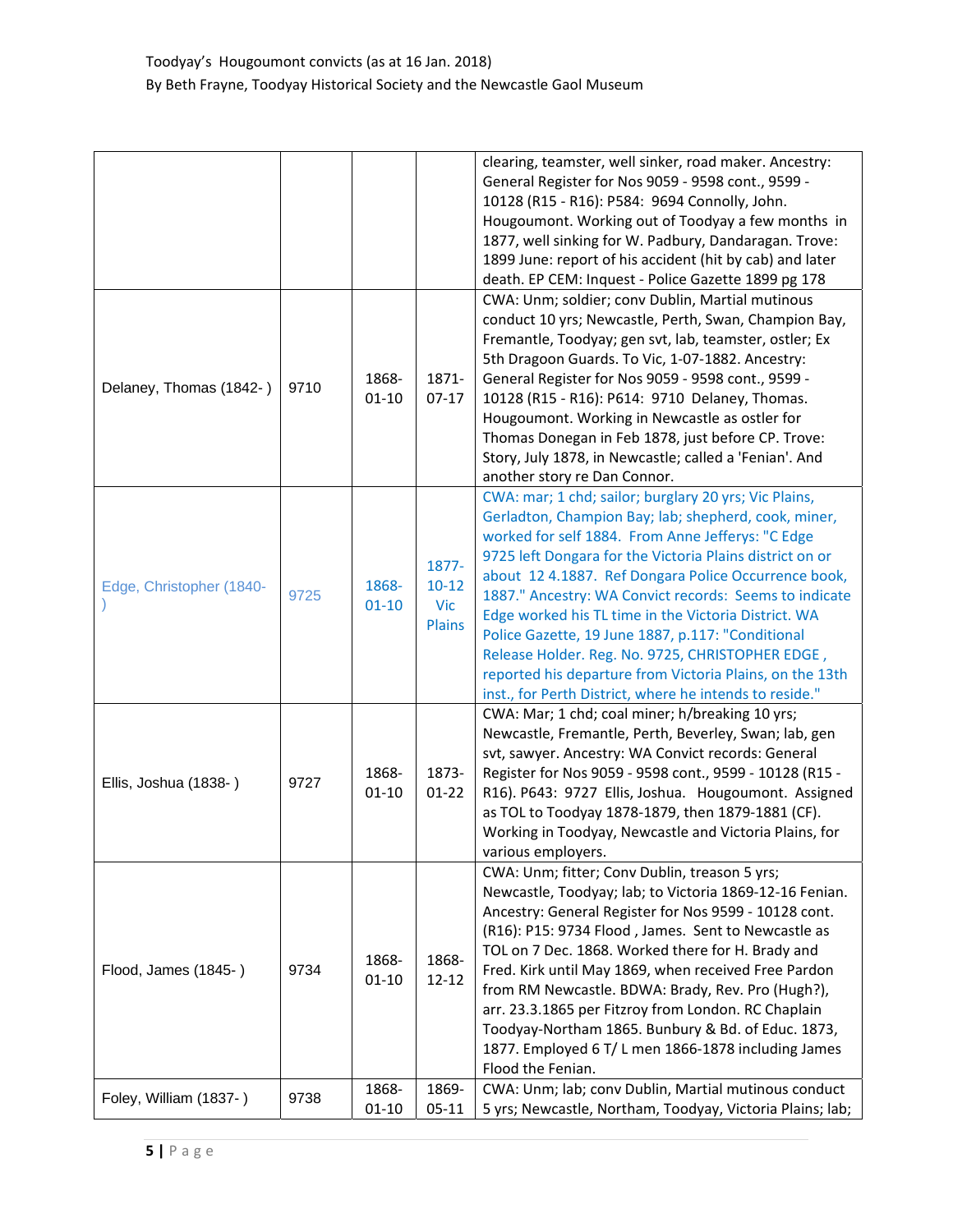|                                        |      |                    |                    | gen svt; groom; reaping; road making. Ex Dragoon<br>Guards imprisoned Mountjoy Ireland and London. To<br>England and USA 1876-01-16. Fenian.                                                                                                                                                                                                                                                                                                                                                                                                                              |
|----------------------------------------|------|--------------------|--------------------|---------------------------------------------------------------------------------------------------------------------------------------------------------------------------------------------------------------------------------------------------------------------------------------------------------------------------------------------------------------------------------------------------------------------------------------------------------------------------------------------------------------------------------------------------------------------------|
| Green, James (1816-<br>1887)           | 9752 | 1868-<br>$01 - 10$ | 1877-<br>$03 - 28$ | CWA: Widower; shoemaker; griev bodily harm 20 yrs;<br>Fremantle, Perth, Toodyay, Swan, Murray; shoemaker,<br>gen svt, lab. Ancestry: WA Convict records: General<br>Register for Nos 9599 - 10128 cont. (R16): P45: 9752<br>Green, James. Hougoumont. Working as TOL in<br>Newcastle in 1878-1879 for John Wilson and Charles<br>Ellery. WA GG (24 Aug. 1887, p. 150): Inquests: "36-<br>mile.-On the 11th inst., at the" Jarrahdale Inn", before R.<br>J. Lepper, J.P. and Coroner, on the body of James Green,<br>exp., late 9752. Verdict "Death from natural causes." |
| Higgins, William (1839-)               | 9766 | 1868-<br>$01 - 10$ | 1877-<br>$02 - 26$ | CWA: Mar; 1 chd; shoemaker; burglary 20 yrs; Guildford,<br>Toodyay, Swan, York, Beverley; tank making,<br>shoemaker, well sinker, reaping, clearing, shearing,<br>millhand, lab. Ancestry: WA convict records: General<br>Register for Nos 9599 - 10128 cont. (R16). P70: 9766<br>Higgins, William. Hougoumont. Working as TOL out of<br>Toodyay, for W. Padbury, Victoria Plains, in 1878.                                                                                                                                                                               |
| Holland, Henry (1843-)                 | 9769 | 1868-<br>$01 - 10$ | 1873-<br>$10 - 22$ | CWA: Mar; lab; manslaughter 15 yrs; Perth, Fremantle,<br>Victoria Plains; lab, grubbing, brickmaker, clearing,<br>limeburner, sawyer, gen svt. Ancestry: WA convict<br>records: General Register for Nos 9599 - 10128 cont.<br>(R16): P77: 9769 Holland, Henry. Hougoumont.<br>Working as TOL out of Toodyay, in Toodyay, and Victoria<br>Plains, for various employers, for W. Padbury, Victoria<br>Plains, in 1876 to 1881.                                                                                                                                             |
| Hooper, Edwin (1838-)                  | 9770 | 1868-<br>$01 - 10$ | 1869-<br>04-28     | CWA: Unm; farm lab; firing stacks 8 yrs; York, Toodyay;<br>gen svt. To UK 05-04-1878. Ancestry: WA convict<br>records: General Register for Nos 9599 - 10128 cont.<br>(R16): P78: 9770 Hooper, Edwin. Hougoumont.<br>Working as TOL in Toodyay and Northam, for various<br>employers, in 1869-1870.                                                                                                                                                                                                                                                                       |
| Howe, James (1834-)                    | 9772 | 1868-<br>$01 - 10$ | 1871-<br>$11 - 21$ | CWA: Single; clerk; burglary 10 yrs; York, Toodyay,<br>Perth, Fremantle, Beverley; lab, cooking, gen svt,<br>woodcutter, builder, worked for self 1874-1875.<br>Ancestry: WA convict records: General Register for Nos<br>9599 - 10128 cont. (R16): P80: 9772 Howe, James.<br>Hougoumont. Working as TOL in Toodyay and<br>Northam, in 1871-1872.                                                                                                                                                                                                                         |
| Jones, John Rowland<br>$(1841 - 1895)$ | 9783 | 1868-<br>$01 - 10$ | 1870-<br>$06-10$   | CWA: Unm; clerk; forge & embezzlement 8 yrs;<br>Fremantle, Toodyay, Perth, York; clerk, gen svt,<br>reporter; worked for self 1872-1874. Ancestry: WA<br>convict records: General Register for Nos 9599 - 10128<br>cont. (R16): P98: 9783 Jones, John Rowland,<br>Hougoumont; Working as TOL in Newcastle for a few<br>months for J. Flindell [Newcastle Hotel], 1871. Ancestry:<br>Detailed Family Tree, with photos. Trove: 1895;                                                                                                                                       |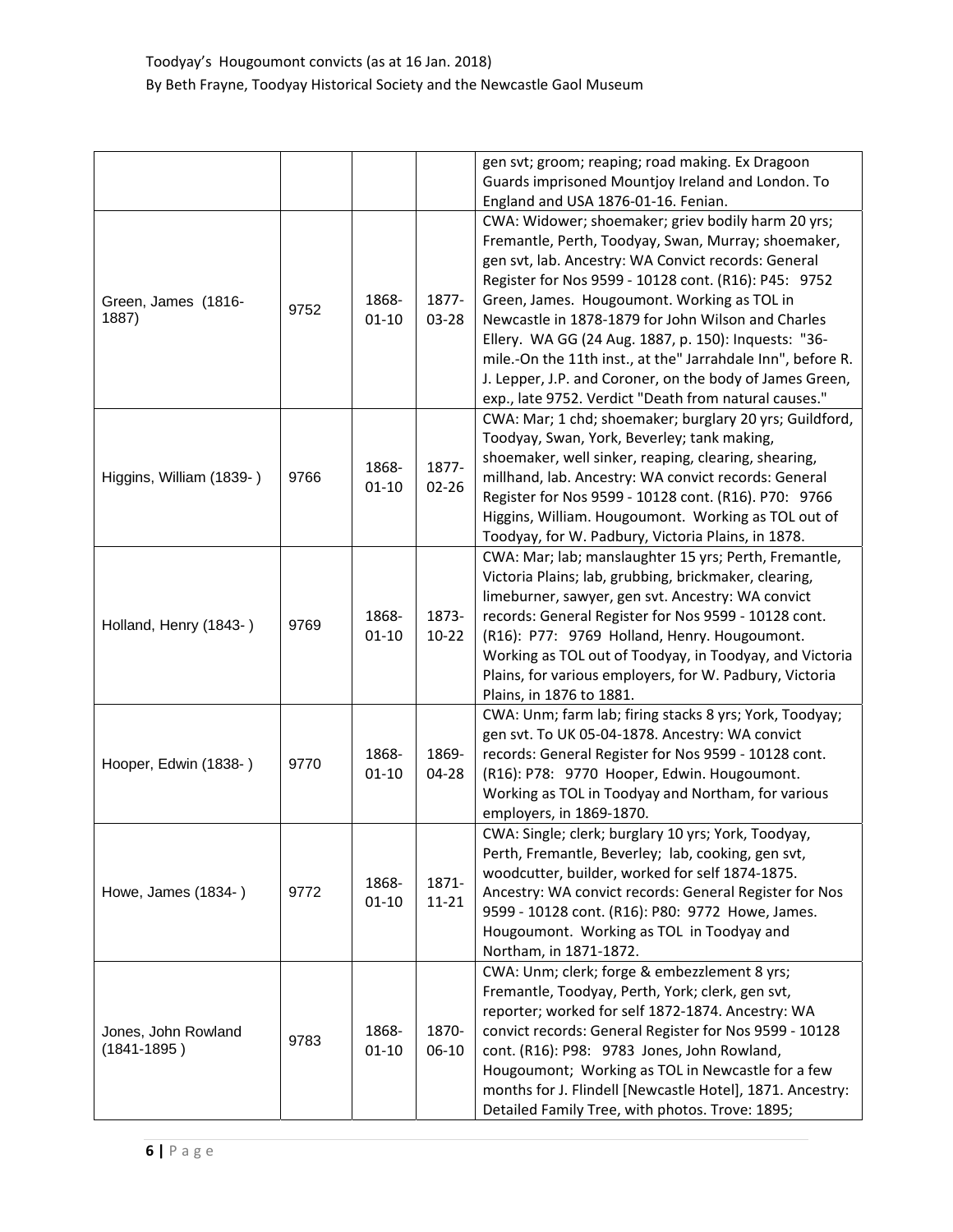|                                                                  |                |                    |                    | excellent obit (journalist and head of Hansard reporters<br>in Parliament); also mention of his TOL time in<br>Newcastle in 1871. Inherit Database: Built first house in<br>Subiaco (dem. 1959). Photo of house in:<br>http://www.subiaco.wa.gov.au/CityofSubiaco/media/Cit<br>y-of-Subiaco/Things-to-do-in-Subi/Cycling-and-<br>walking/Walking-Subiaco-The-City-Centre.pdf                                                                                                                                                                                                                                                                                                                                                                                                                                                                                                                                             |
|------------------------------------------------------------------|----------------|--------------------|--------------------|--------------------------------------------------------------------------------------------------------------------------------------------------------------------------------------------------------------------------------------------------------------------------------------------------------------------------------------------------------------------------------------------------------------------------------------------------------------------------------------------------------------------------------------------------------------------------------------------------------------------------------------------------------------------------------------------------------------------------------------------------------------------------------------------------------------------------------------------------------------------------------------------------------------------------|
| Kelly, James (1839-)                                             | 9794           | 1868-<br>$01 - 10$ | 1874-<br>$07 - 06$ | CWA: Unm; bricklayer; larceny 10 yrs; Newcastle,<br>Fremantle, Perth, Victoria Plains, Toodyay; Sussex; lab,<br>bootmaker, axeman, gen svt, tailor, teamster, shepherd,<br>hewer. To NSW, 06-03-1884. Ancestry: WA convict<br>records: General Register for Nos 9599 - 10128 cont.<br>(R16): P116: 9794 Kelly, James; Hougoumont; Working<br>as TOL in Toodyay, and Victoria Plains districts (various<br>farmer employers) in 1876-1878, 1880.                                                                                                                                                                                                                                                                                                                                                                                                                                                                          |
| Killeen, Patrick (1847-<br>1925 ?)                               | 9798           | 1868-<br>$01 - 10$ | 1871-<br>$03-17$   | CWA: Unm; horse trainer soldier; conv Dublin, General<br>Crt Martial, not informing of a brewing meeting<br>mutinous conduct 7 yrs; York, Toodyay; brickmaker, gen<br>svt, lab, reaping, threshing, Ex Royal Regiment of<br>Artillery. Fenian. Ancestry: WA convict records: General<br>Register for Nos 9599 - 10128 cont. (R16): P126: 9798<br>Killeen, Patrick. Hougoumont ; Working as TOL in<br>Newcastle, Toodyay and Northam districts (various<br>employers) in 1871-1872. BDWA: Killeen, Patrick, b. 1<br>848 (Ireland). d. 31.8. 1925 (Claremont), (expiree). son<br>of Hugh & Bridget. Arr. per Hougoumont 9. 1.1868. A<br>Fenian political prisoner who was granted freedom in<br>1874. Worked in Swan & Avon districts occasionally<br>between jobs after 1904. Shared a cottage at Waugh<br>Street, Perth with old Fenians. Trove: 1913: Photo of<br>Fenian Paddy Killeen, a well-known Armadale identity. |
| Malone, Edward (1823-<br>1880)                                   | 9818           | 1868-<br>$01 - 10$ | 1878-<br>$05 - 27$ | CWA: Unm; conv Lucknow, murder life; York, Toodyay,<br>Fremantle; fencing, gen svt, reaping. Ancestry: WA<br>convict records: General Register for Nos 9599 - 10128<br>cont. (R16): P160: 9818 Malone, Edward.<br>Hougoumont; Working as TOL in Toodyay, briefly<br>(reaping, 2 weeks, for Rosevear), Dec. 1878.                                                                                                                                                                                                                                                                                                                                                                                                                                                                                                                                                                                                         |
| Matthewson, Edward<br>$(1840-)$                                  | 9822           | 1868-<br>$01 - 10$ | 1872-<br>$10 - 18$ | CWA: Unm; ship's cook; pickpocket 10 yrs; Newcastle,<br>Perth, Swan, Freemnatke, Victoria Plains; woodcutter,<br>gardener, worked for self 1875, lab, gen svt. Ancestry:<br>WA convict records: General Register for Nos 9599 -<br>10128 cont. (R16): P 167: 9822 Matthewson, Edward.<br>Hougoumont, Sent as TOL to Toodyay in late 1872, but<br>no employment recorded, sent to Guildford, then later<br>worked in Victoria Plans (Macpherson) and Northam<br>(Wilkerson) in 1876 before receiving CF in Newcastle.                                                                                                                                                                                                                                                                                                                                                                                                     |
| Mitchell, Obededen<br>(Obadiah, Obediah)<br>(1839-1902 or after) | 9824;<br>10336 | 1868-<br>$01 - 10$ | 1872-<br>03-08     | CWA: Unm; farm lab; larceny 10 yrs; Fremantle,<br>Plantagenet; Toodyay, York, Perth, Wellington, Swan;<br>gen svt, lab, woodcutter. Recon: Unm; fisherman, lab.                                                                                                                                                                                                                                                                                                                                                                                                                                                                                                                                                                                                                                                                                                                                                          |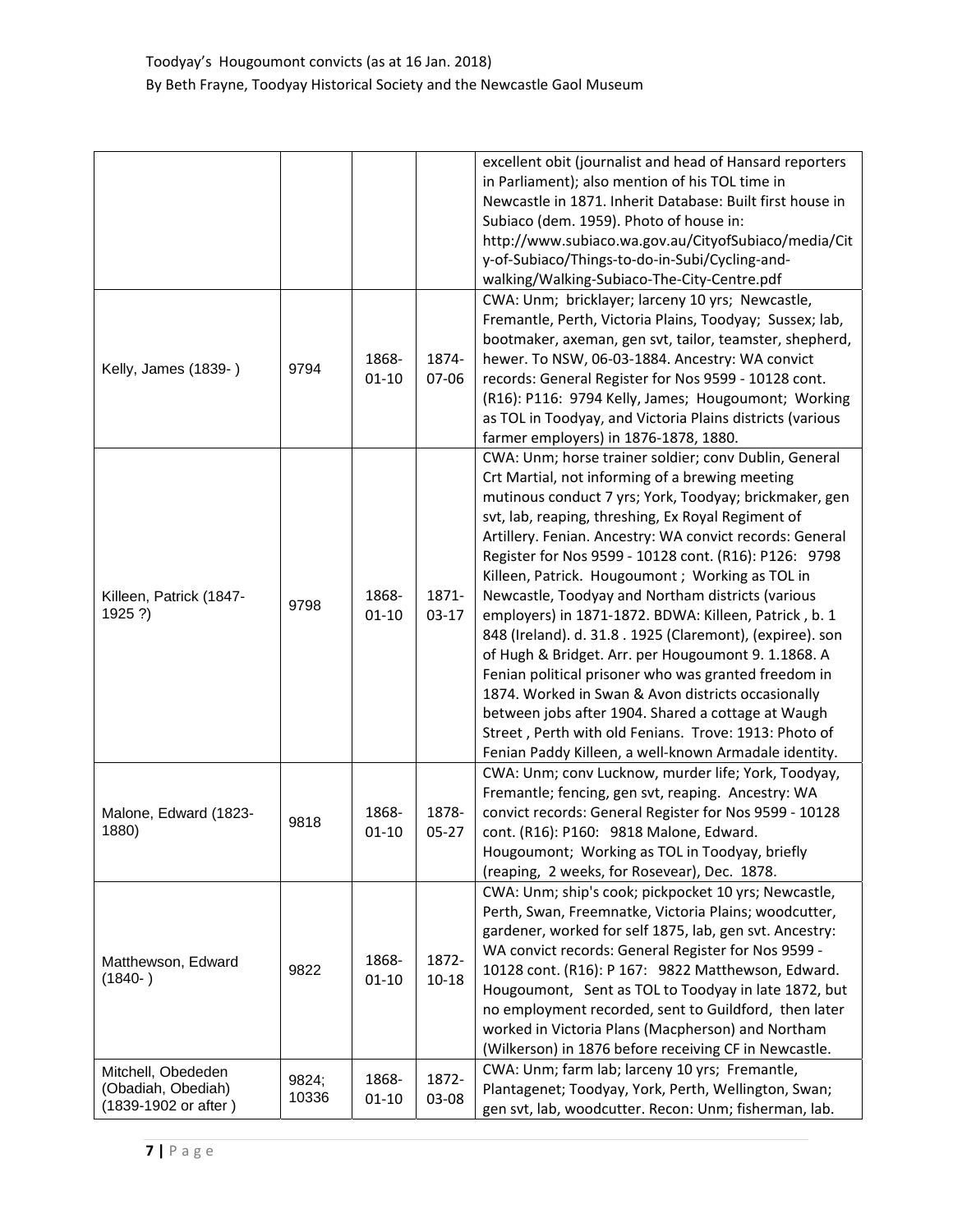|                                                                         |      |                    |                    | BDWA: Mitchell, Obadiah, b. 1841 (expiree), Arr.<br>10.1.1868 per Hougoumont. Applied for poor relief<br>1882. Ancestry: WA convict records: General Register<br>for Nos 9599 - 10128 cont. (R16): P170: 9824 Mitchell,<br>Obededan. Hougoumont. Sent as TOL to Toodyay in<br>1872 (S.P. Phillips) and 1880 (various employers).<br>CWA: Unm; smith; theft 14 yrs; Perth, Wellington,                                                                                                                                               |
|-------------------------------------------------------------------------|------|--------------------|--------------------|-------------------------------------------------------------------------------------------------------------------------------------------------------------------------------------------------------------------------------------------------------------------------------------------------------------------------------------------------------------------------------------------------------------------------------------------------------------------------------------------------------------------------------------|
| Skeuart, Peter (Skewart,<br>Stewart), also John<br>Skewart) (1821-1884) | 9875 | 1868-<br>$01 - 10$ | 1874-<br>11-09     | Murray, Fremantle, Swan, Toodyay, Victoria Plains, York;<br>herdsman, lab, gen svt, sawyer, shepherd, woodcutter,<br>grubbing, clearing, haymaking. WA BDM: Under Skewart<br>(1884). No evidence found to date re TOL work at<br>Toodyay.                                                                                                                                                                                                                                                                                           |
| Spencer, William (1830-)                                                | 9883 | 1868-<br>$01 - 10$ | 1874-<br>$02 - 02$ | CWA: Mar; 2 chn; tailor; receiving stolen goods 14 yrs;<br>Fremantle, Perth, Plantagenet, Toodyay; shingle splitter,<br>gen svt, lab, tailor, cook, woodcutter, worked for self<br>1877-1878. To SA 02-10-1881. Ancestry: WA convict<br>records: General Register for Nos 9599 - 10128 cont.<br>(R16): P275: 9883 Spencer, William. Hougoumont.<br>Was a TOL to Toodyay in Nov.-Dec. 1879 (only did a few<br>days work as a cook in Toodyay in that period).                                                                        |
| Stewart, James (1826-<br>1885)                                          | 9885 | 1868-<br>$01 - 10$ | 1873-<br>$09-17$   | CWA: Unm; shoemaker; murder 15 yrs; Fremantle,<br>Wellington, Toodyay, Swan, Perth, Murray; bootcloser,<br>shoemaker. Ancestry: WA convict records: General<br>Register for Nos 9599 - 10128 cont. (R16): P280: 9885<br>Stewart, James. Hougoumont. Was TOL in Toodyay in<br>Dec. 1873 to Mar. 1875 (worked as shoemaker for Chas.<br>S. Monger in that period) and Sept. to Dec. 1877<br>(worked as shoemaker for George Smith in Northam).                                                                                        |
| Teague, James (alias<br>Davis, Smith, King,<br>George) (1836-)          | 9890 | 1868-<br>$01 - 10$ | 1874-<br>04-09     | CWA: Unm; horsebreaker; stealing coat 10 yrs; Vasse,<br>York, Wellington, Toodyay, Victoria Plains, Swan,<br>Murray, Perth, Sussex, Wokalup; gen svt, lab, herdsman,<br>cook, wellsinking. Ancestry: WA convict records:<br>General Register for Nos 9599 - 10128 cont. (R16): P291:<br>9890 Teague, James (Davis, Smith, King, George).<br>Hougoumont. Was TOL in Toodyay from Aug. 1876 to<br>May 1877 (worked as labourer, general servant and well<br>sinker in Toodyay and Victoria Plains districts for various<br>employers) |
| Thornton, John (1836-)                                                  | 9893 | 1868-<br>$01 - 10$ | 1876-<br>$01 - 10$ | CWA; Mar; slater; burglary 20 yrs; Fremantle, Toodyay,<br>York, Fremantle; gen svt, shepherd, lab. To SA 20-07-<br>1887. Ancestry: WA convict records: General Register<br>for Nos 9599 - 10128 cont. (R16): P297: 9893 Thornton,<br>John. Hougoumont. Was TOL in Toodyay from Jan. to<br>Sept 1877 (working as a general servant to Thomas<br>Larkin and Alex. Forrest in Northam).                                                                                                                                                |
| Towler, Judd (Thomas,<br>Batty) (1834-1912) Not a<br>t tol.             | 9897 | 1868-<br>$01 - 10$ |                    | CWA: Unm; farmer; rape 10 yrs; Fremantle. BDWA:<br>Towler, Thomas (?Judd), (expiree), ?arr. 10. 1. 1868 per<br>Hougoumont (free pardon), m. Emily COUSINS b . 18.6.<br>1861 (York), dtr. of John & E:lizabeth, she m. 2nd                                                                                                                                                                                                                                                                                                           |